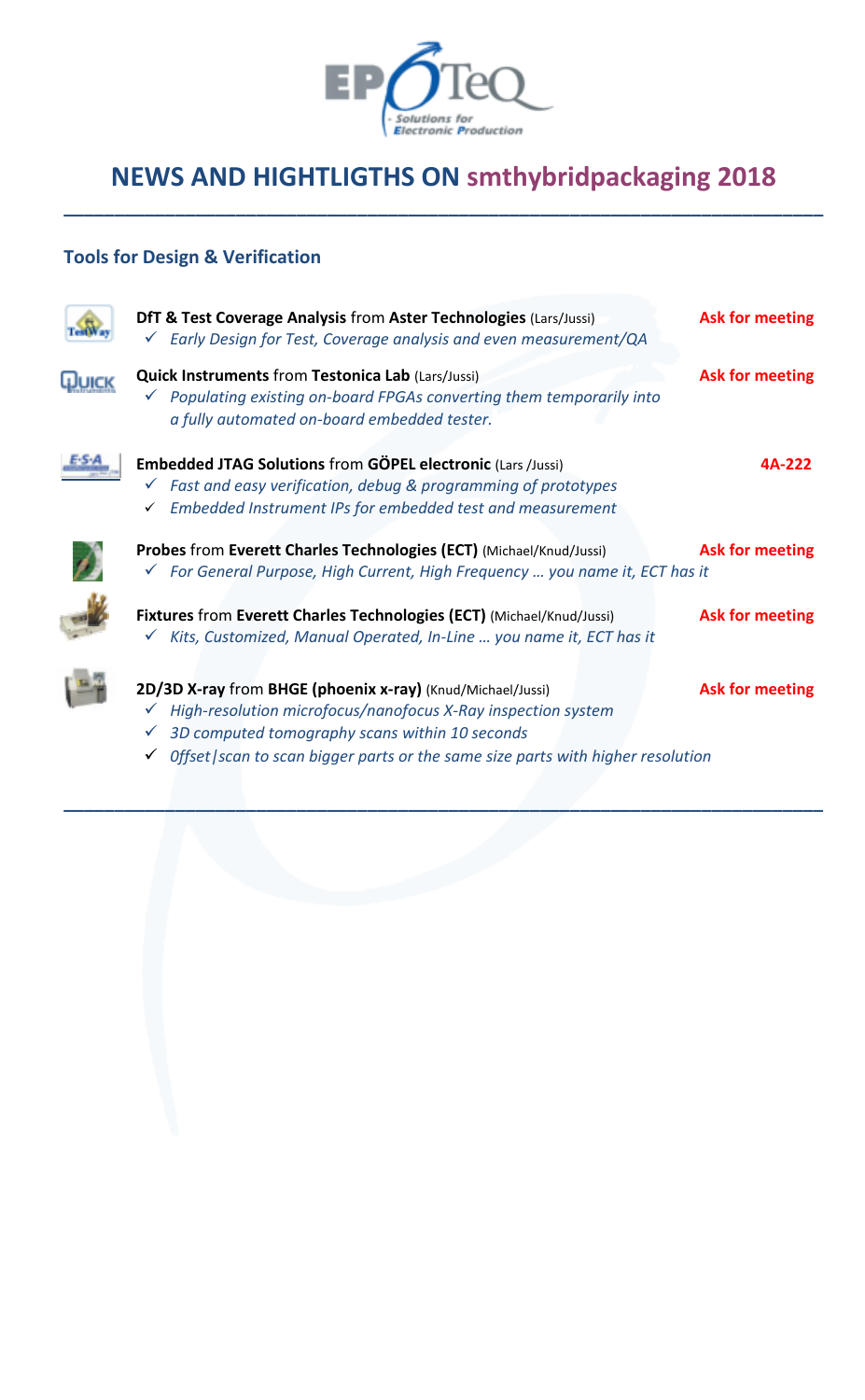

## **NEWS AND HIGHTLIGTHS ON smthybridpackaging 2018**

**\_\_\_\_\_\_\_\_\_\_\_\_\_\_\_\_\_\_\_\_\_\_\_\_\_\_\_\_\_\_\_\_\_\_\_\_\_\_\_\_\_\_\_\_\_\_\_\_\_\_\_\_\_\_\_\_\_\_\_\_\_\_\_\_\_\_\_\_\_\_\_\_\_\_\_**

#### **Machines & Tools for Manufacturing**



|                | <b>Bonding Machines from Hesse (Arne/Knud)</b>                                                                                                                                                                                                                                                                   | 4-341                  |
|----------------|------------------------------------------------------------------------------------------------------------------------------------------------------------------------------------------------------------------------------------------------------------------------------------------------------------------|------------------------|
|                | ✓ Bondjet BJ855 - High speed fully automatic fine Wire Bonder                                                                                                                                                                                                                                                    |                        |
|                | $\checkmark$ Bondjet BJ959 - Heavy Wire Bonder with automatic handling system                                                                                                                                                                                                                                    |                        |
|                | Pick and Place Machines from Hanwha Techwin (former Samsung SMT) (Arne/Knud)<br>$\checkmark$ Come and see all the exiting Pick&Place news!                                                                                                                                                                       | 4A-318                 |
|                | Adhesive Bonding, Dispensing & Potting from Scheugenpflug (Arne/Knud)<br>New system solution: Potting of high-voltage batteries<br>v.                                                                                                                                                                            | Ask for a meeting      |
|                | Laser Applications, Mounting, Routing or Final Assembly from OSAI (Arne/Knud)<br>$\checkmark$ NeoMark Easy - with laser (CO2 - Green - Nd:YAG - Fiber)                                                                                                                                                           | $5 - 220$              |
|                | V NeoCut Shape - with new ultrafast laser                                                                                                                                                                                                                                                                        |                        |
|                | Selective Soldering Systems from Inertec (Arne/Knud)<br>$\checkmark$ CUBE.460 with a mini wave module                                                                                                                                                                                                            | $4 - 125$              |
|                | $\checkmark$ New modular system CUBE Inline+ with an ActiveFlow module                                                                                                                                                                                                                                           |                        |
|                | Vapour Phase Soldering from exmore (Arne/Knud)                                                                                                                                                                                                                                                                   | <b>Ask for meeting</b> |
|                | √ VS500 - renewed with Sigmatek PLC and HMI with Swipe technology                                                                                                                                                                                                                                                |                        |
|                | <b>Welding on Electronics from C-Welding (Arne)</b>                                                                                                                                                                                                                                                              | <b>Ask for meeting</b> |
|                | $\checkmark$ Welding batteries, components on wire and a lot more                                                                                                                                                                                                                                                |                        |
|                | Thermal Profiling Solutions from Solderstar (Arne/Knud)                                                                                                                                                                                                                                                          | 4-439                  |
|                | $\checkmark$ Better solder process control – Better solder quality with traceability                                                                                                                                                                                                                             |                        |
|                | High-end Rework from Zevac (Arne/Lars)<br><b>ONYX Milling</b>                                                                                                                                                                                                                                                    | 4-361                  |
|                | $\checkmark$ Very precise mechanical removal of SMD parts surrounded with underfill<br>$\checkmark$ Without any impact of heat                                                                                                                                                                                   |                        |
|                | <b>Extraction and Filtration Technologies from ULT (Arne/Lars)</b><br><b>ULT 200 unit series</b> - Renewed conceptionally, technically and with unrivalled benefits!<br>$\checkmark$ Ideal extraction performance even with several capturing elements attached<br>$\checkmark$ Extremely wide accessories range | $5 - 212$              |
| <b>SIEMENS</b> | <b>Manufacturing Execution Solution from Siemens (Arne/Lars)</b>                                                                                                                                                                                                                                                 | 4-541/5-434            |
|                | <b>Smart manufacturing for electronics</b><br>$\checkmark$ DFM & NPI software for assembly and test of PCBs   MES for PCB & device manufacturing<br>$\checkmark$ Manufacturing Control and IoT Connections   Business Intelligence and Advanced Analytics                                                        |                        |
| Cogiscan       | Track, Trace & Control Systems from Cogiscan (Arne/Lars)<br>Optimizing your entire production process and provides traceability                                                                                                                                                                                  | <b>Ask for meeting</b> |

**\_\_\_\_\_\_\_\_\_\_\_\_\_\_\_\_\_\_\_\_\_\_\_\_\_\_\_\_\_\_\_\_\_\_\_\_\_\_\_\_\_\_\_\_\_\_\_\_\_\_\_\_\_\_\_\_\_\_\_\_\_\_\_\_\_\_\_\_\_\_\_\_\_**